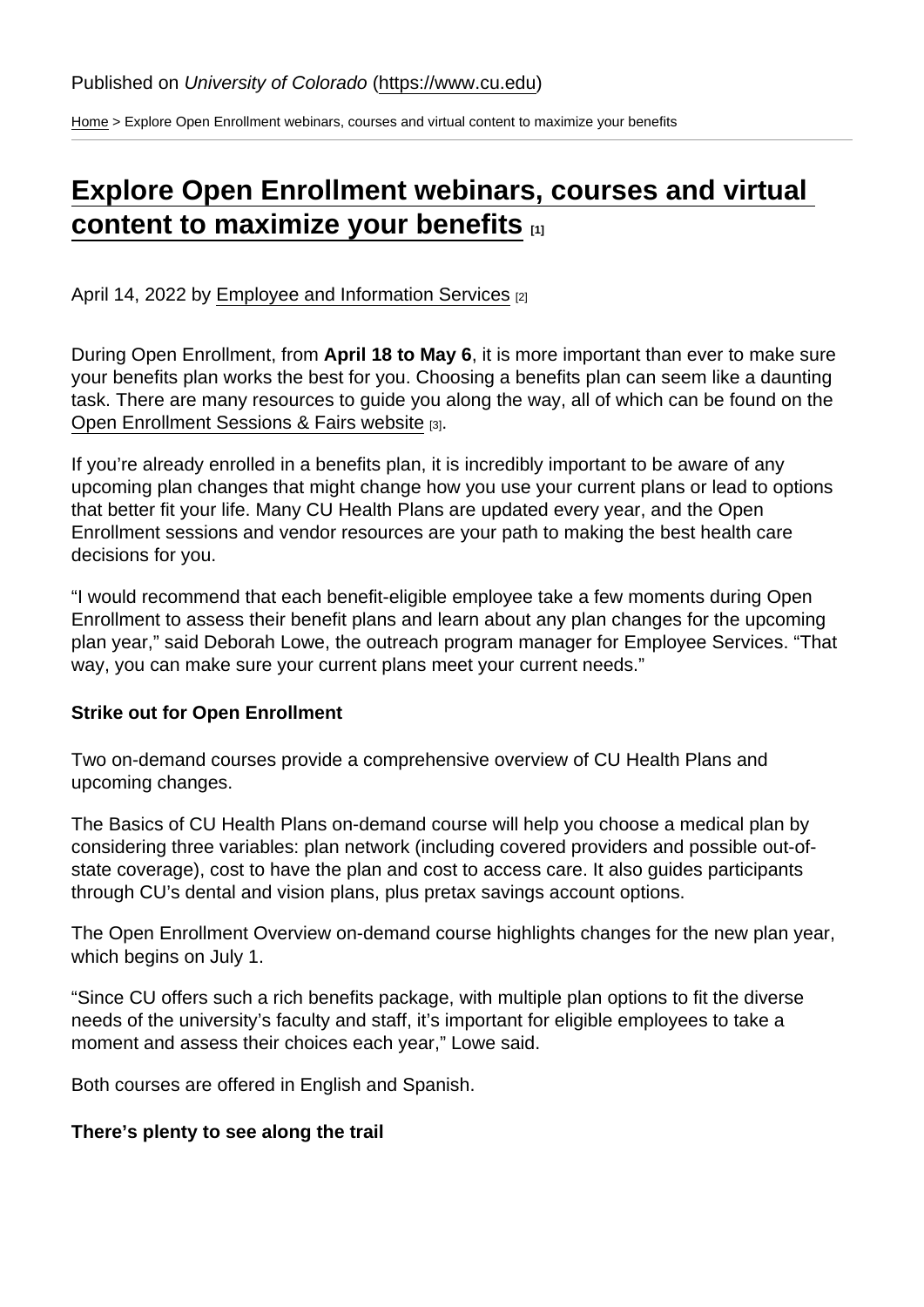## **Webinars**

Open Enrollment season is not just an opportunity for you to learn about the details of CU's benefits package but is your time to ask questions.

During the second week of Open Enrollment, Employee Services will host a variety of informational webinars through the [Open Enrollment Sessions](https://www.cu.edu/employee-services/open-enrollment/sessions) [4] series. It's designed to give you the best opportunity to learn how each plan might fit your unique circumstances and to explore how to maximize your benefits.

From April 25-29, you can join representatives from Anthem, Kaiser Permanente and Delta Dental to learn about new plan features and discover what each CU Health Plan has to offer. You can also catch a session from CU Health Plan and Sleepio, which provides information on the link between healthy sleep and a healthy mindset as well as an overview of mental health resources available to the CU community.

Additionally, if you're beginning to plan for retirement, join the "Getting Started" webinar session hosted by TIAA to learn how to create a retirement strategy and save more money.

## Digital resources

Beyond the webinars, you can visit the [Open Enrollment fair](https://www.cu.edu/employee-services/open-enrollment-sessions-fairs) [3] where we've curated digital resources — including videos, guides and FAQs — from these and other plan options such as mental health, fertility treatment, pharmacy, health savings accounts, life insurance and more.

## Prizes

Anyone visiting the virtual sessions and fair can enter to win one of 42 prizes, including Instant Pots, \$25 Target gift cards, Yeti Tumblers and more.

#### More resources

Visit the [Open Enrollment website](https://www.cu.edu/employee-services/open-enrollment/sessions)  $[4]$  to access all the resources you need. Take action before Open Enrollment ends at 5 p.m. May 6.

[work/life](https://www.cu.edu/blog/work-life/tag/work/life)  $[5]$ , [open enrollment](https://www.cu.edu/blog/work-life/tag/open-enrollment)  $[6]$ , [sessions and fairs](https://www.cu.edu/blog/work-life/tag/sessions-and-fairs)  $[7]$ 

Display Title:

Explore Open Enrollment webinars, courses and virtual content to maximize your benefits Send email when Published:

No

Source URL: https://www.cu.edu/blog/work-life/explore-open-enrollment-webinars-courses-and-virtualcontent-maximize-your-benefits

Links

[1] https://www.cu.edu/blog/work-life/explore-open-enrollment-webinars-courses-and-virtual-contentmaximize-your-benefits

[2] https://www.cu.edu/blog/work-life/author/76185

[3] https://www.cu.edu/employee-services/open-enrollment-sessions-fairs

[4] https://www.cu.edu/employee-services/open-enrollment/sessions

[5] https://www.cu.edu/blog/work-life/tag/work/life

[6] https://www.cu.edu/blog/work-life/tag/open-enrollment